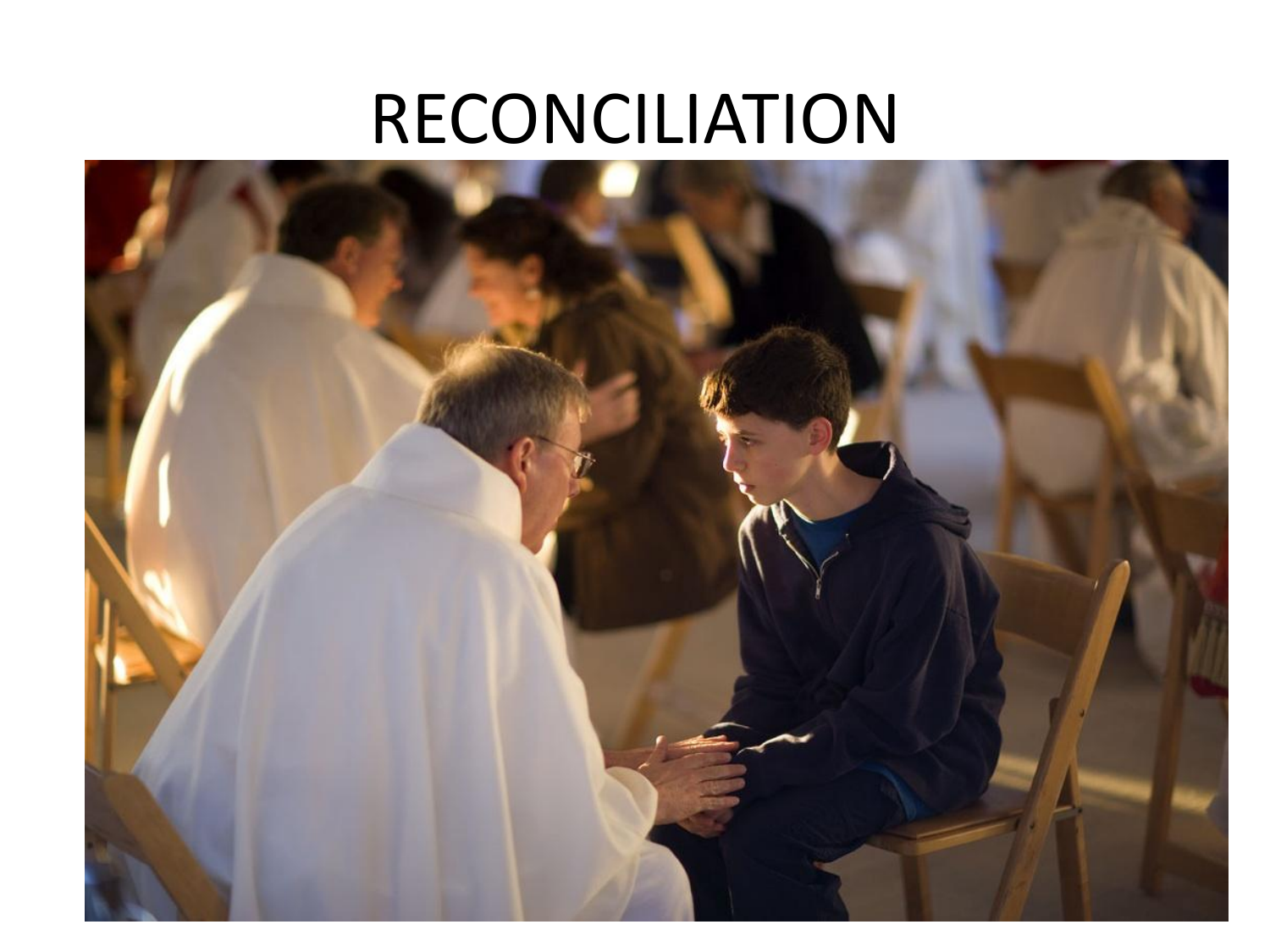- Introduction and Description of the Sacrament
- Schedule
- Graces received from the Sacrament
- Examinations of Conscious
- Preparation for the Sacrament
- First reception of the Sacrament
- **Prayers** 
	- Acts of Contrition
- Reconciliation Resources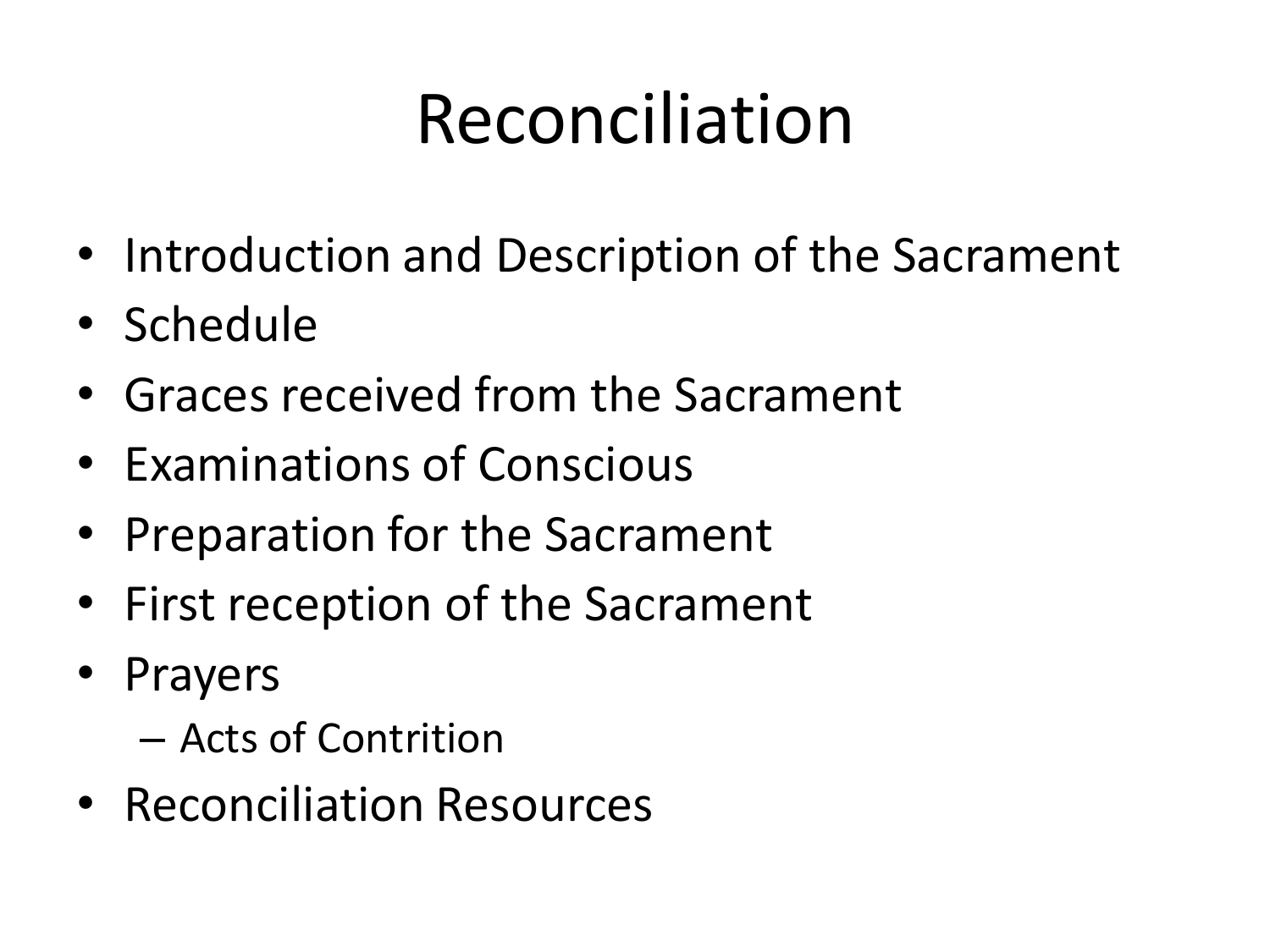The Sacrament of Reconciliation is one of the most unique and beautiful aspects of Catholicism. Jesus Christ, in His abundant love and mercy, established the Sacrament of Confession, so that we as sinners can obtain forgiveness for our sins and reconcile with God and the Church. The sacrament "washes us clean," and renews us in Christ.

*"Jesus said to them again, 'Peace be with you. As the Father has sent me, even so I send you.' And when he had said this, he breathed on them, and said to them, 'Receive the Holy Spirit. If you forgive the sins of any, they are forgiven; if you retain the sins of any, they are retained'"* (John 20:21-23).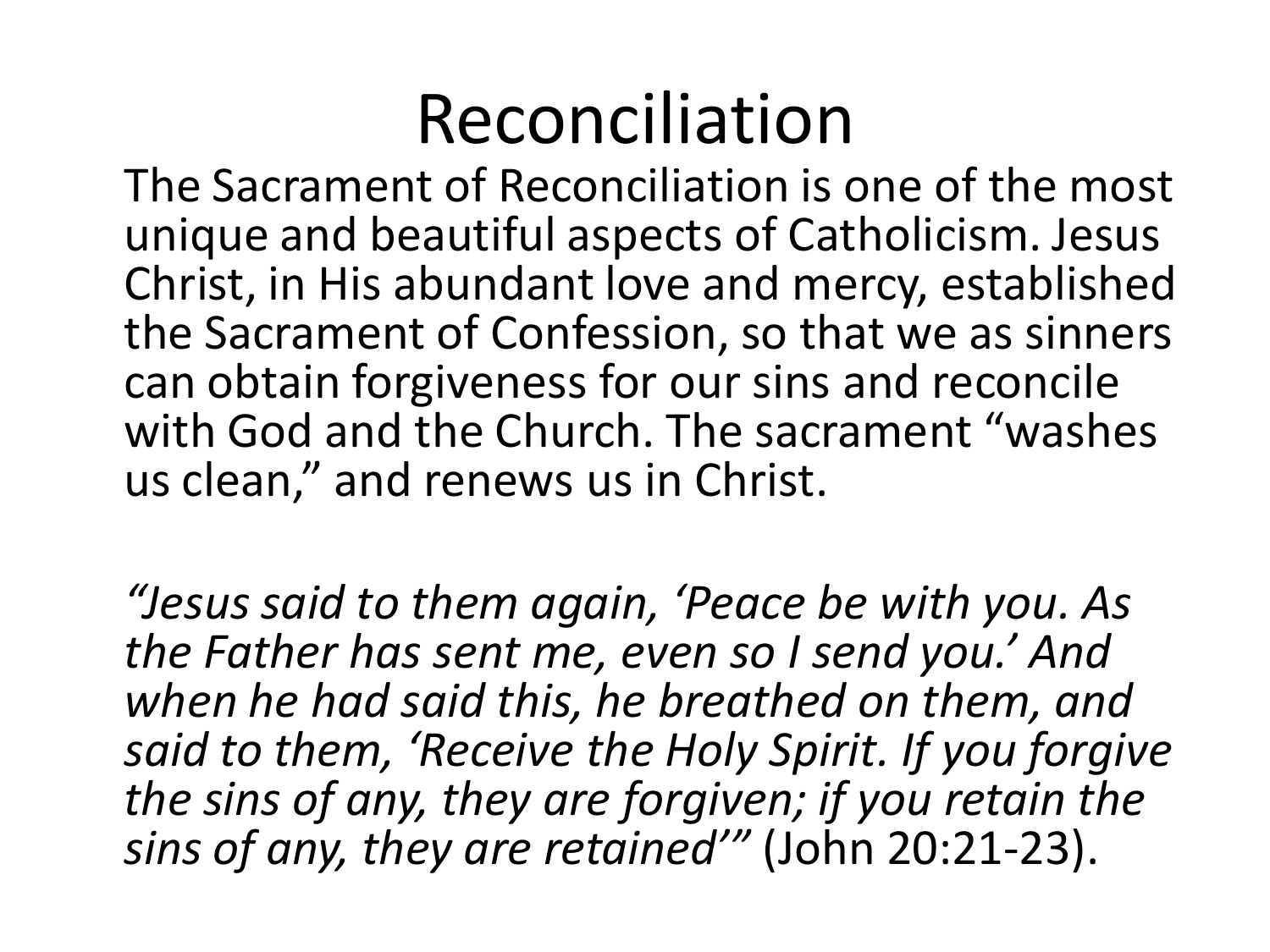Reconciliation is also know as Confession or Penance CCC 1422 -1498

[http://www.vatican.va/archive/ccc\\_css/archive/catechism/p2s](http://www.vatican.va/archive/ccc_css/archive/catechism/p2s2c2a4.htm) [2c2a4.htm](http://www.vatican.va/archive/ccc_css/archive/catechism/p2s2c2a4.htm)

The Sacrament of Reconciliation is one the healing sacraments of the Church. This healing is associated with the forgiveness of sins to return the soul to a state of grace.

 The Sacrament provides for the forgiveness sins by a Priest or Bishop as being the physical representative of Jesus.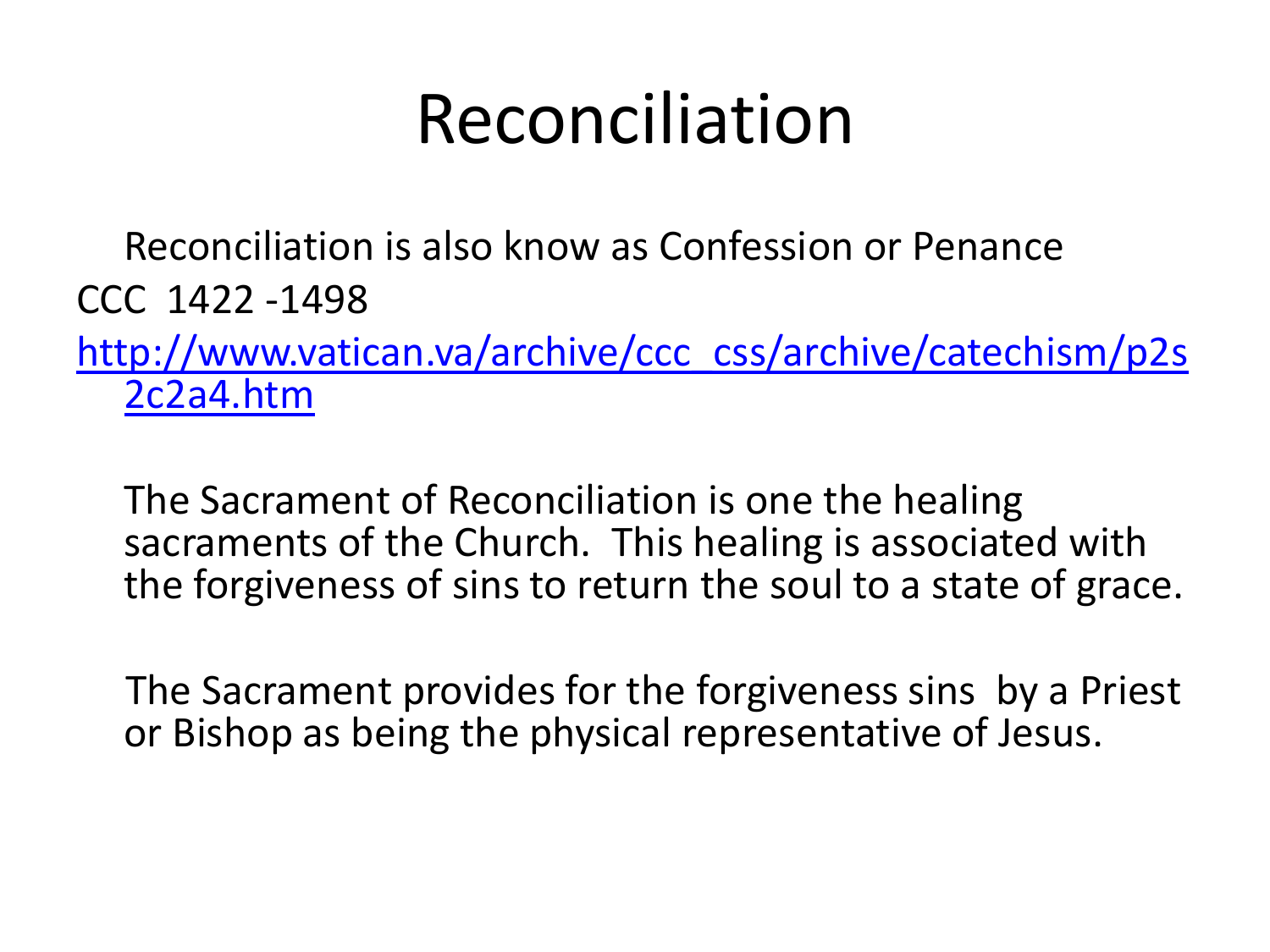A repentant Catholic, who wishes to confess his or her sins and be restored to life in Christ, cannot do so without a Priest.

CCC 1462

[http://www.vatican.va/archive/ENG0015/\\_\\_P4E.](http://www.vatican.va/archive/ENG0015/__P4E.HTM) **[HTM](http://www.vatican.va/archive/ENG0015/__P4E.HTM)** 

CCC 905

[http://www.vatican.va/archive/ENG1104/\\_\\_P3G](http://www.vatican.va/archive/ENG1104/__P3G.HTM) [.HTM](http://www.vatican.va/archive/ENG1104/__P3G.HTM)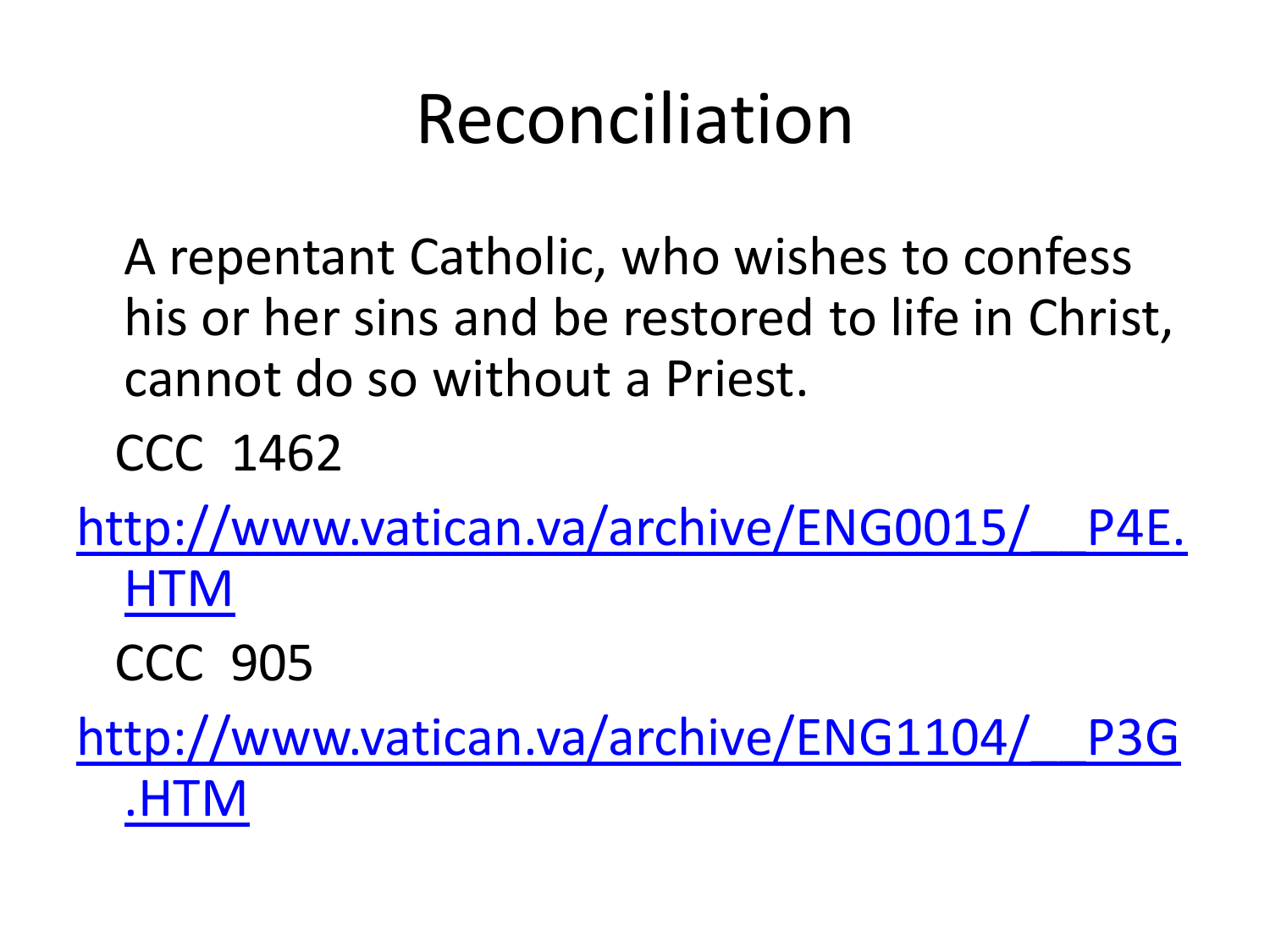## RECONCILIAITON

 "Those who approach the sacrament of Penance obtain pardon from God's mercy for the offense committed against him, and are, at the same time, reconciled with the Church which they have wounded by their sins and which by charity, by example, and by prayer labors for their conversion."

(Catechism of the Catholic Church, #1422)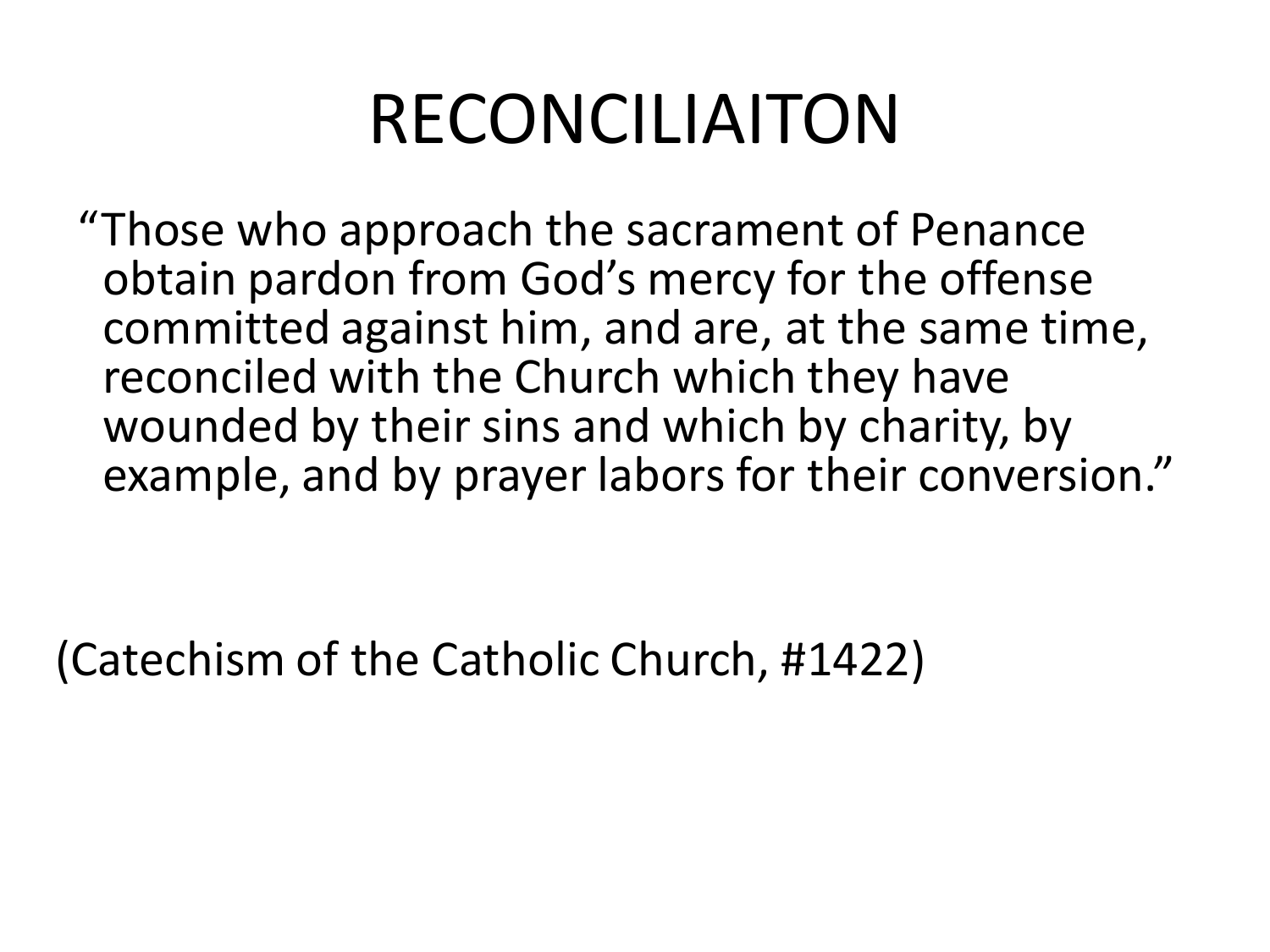# Reconciliation Schedule

Schedule

- Before Saturday evening mass:
	- For the 4:00 Mass during the school months (September through May) Confessions begin at 3:00 pm
	- For the 6:00 pm Mass during the vacation months (June through August), Confessions begin at 5:00 pm
- Any time by appointment with one of the priests – Call 632-2541 to make an appointment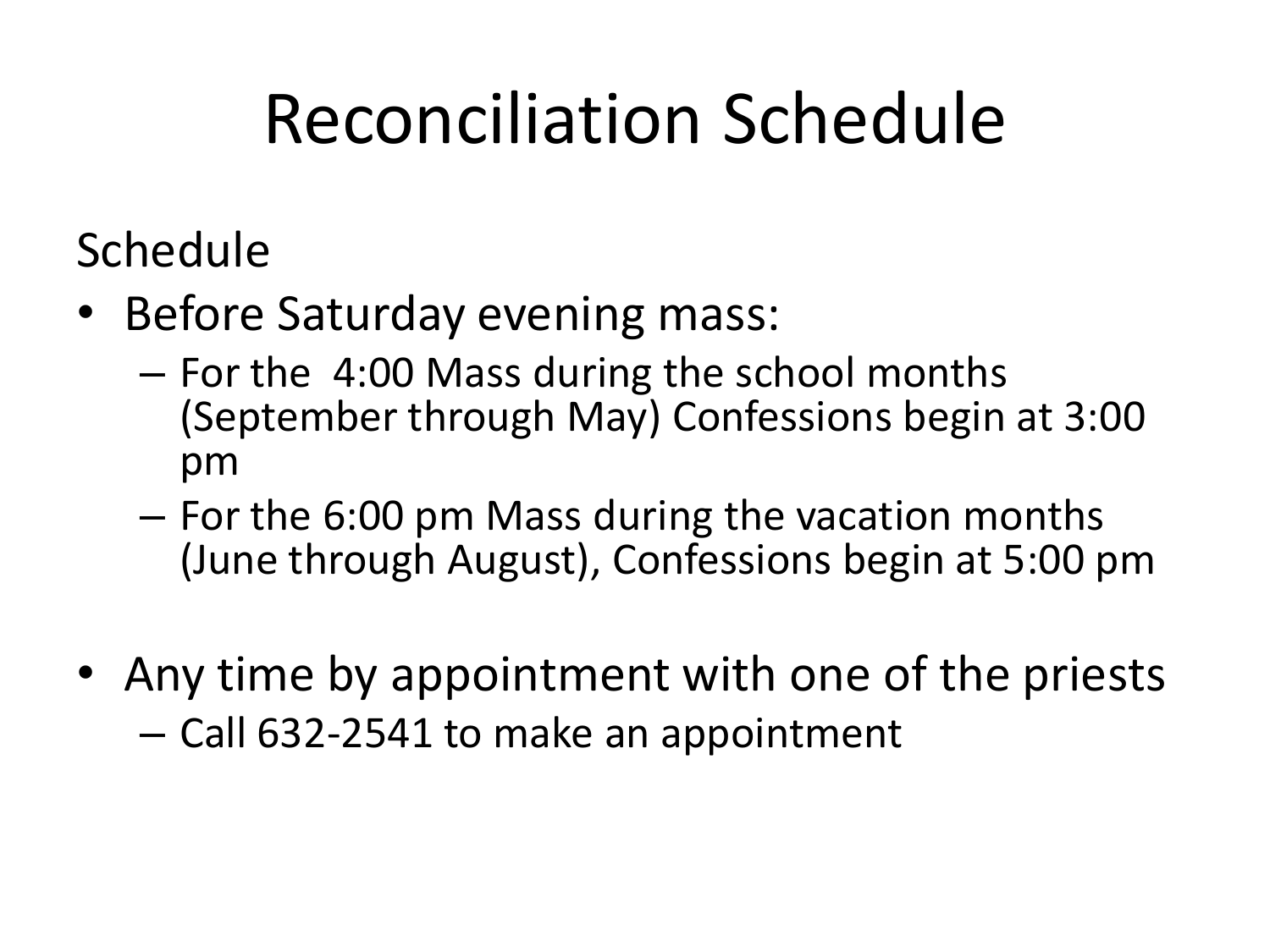## Reconciliation Services

- Each Advent and Lent, the parish celebrates a Communal Reconciliation Service, which includes a Liturgy of the Word, communal prayer and song, and a time for individual confession and absolution from one of multiple priests available to celebrate the sacrament.
- Announcements of upcoming Advent or Lenten Communal Reconciliation Services will be advertized in the St. Agnes Church Bulletin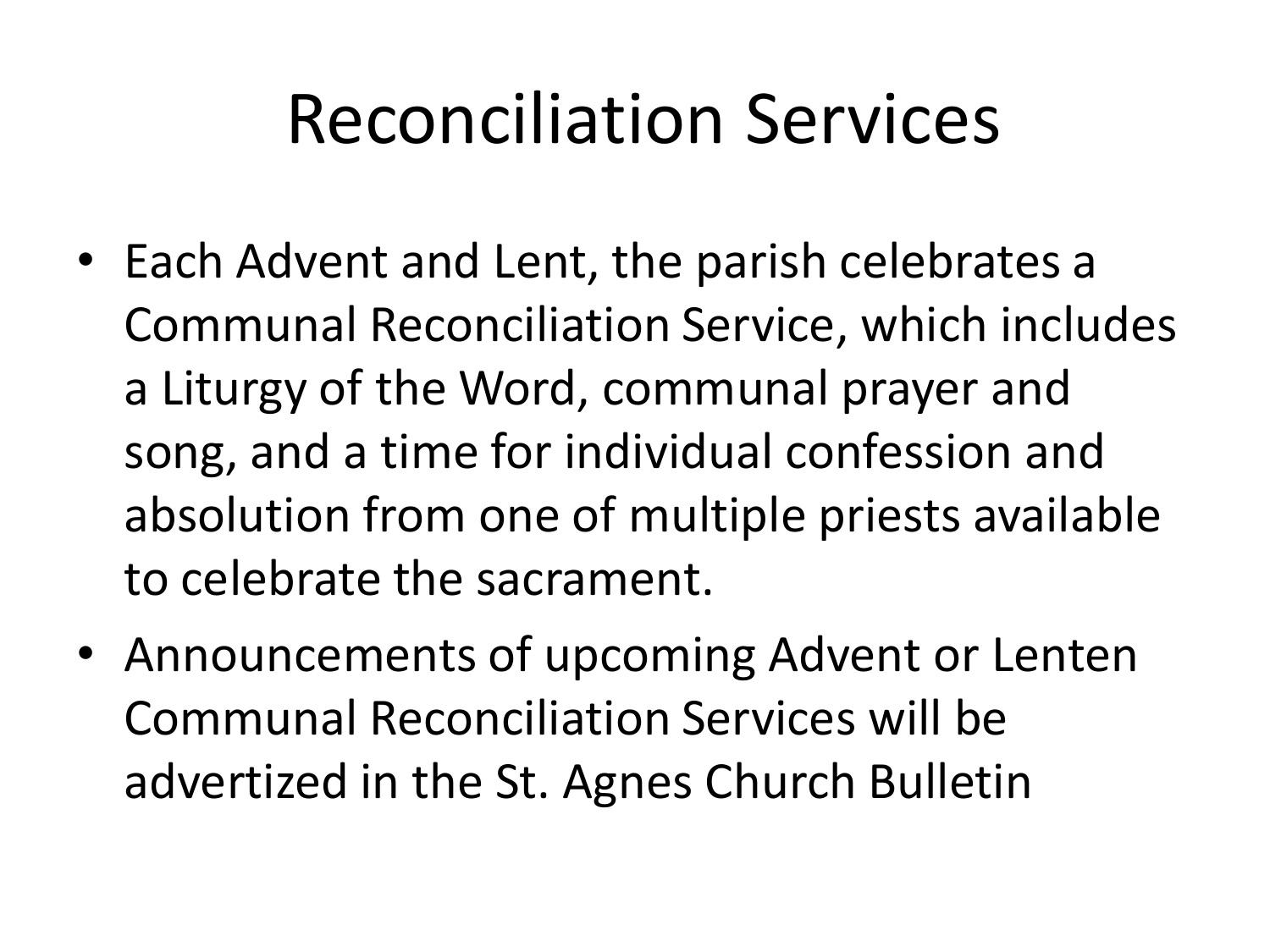# Benefits of Reconciliation

- Conscience is purified.
- Grace is increased.
- Will is strengthened.
- Self-knowledge is increased.
- More rapid growth in virtue takes place.
- Humility grows.
- Bad habits are assisted in being overcome.
- A spirit of mediocrity or lukewarmness is assisted in being overcome.
- Greater self-control is achieved in daily living.

<http://www.beginningcatholic.com/sacrament-of-reconciliation>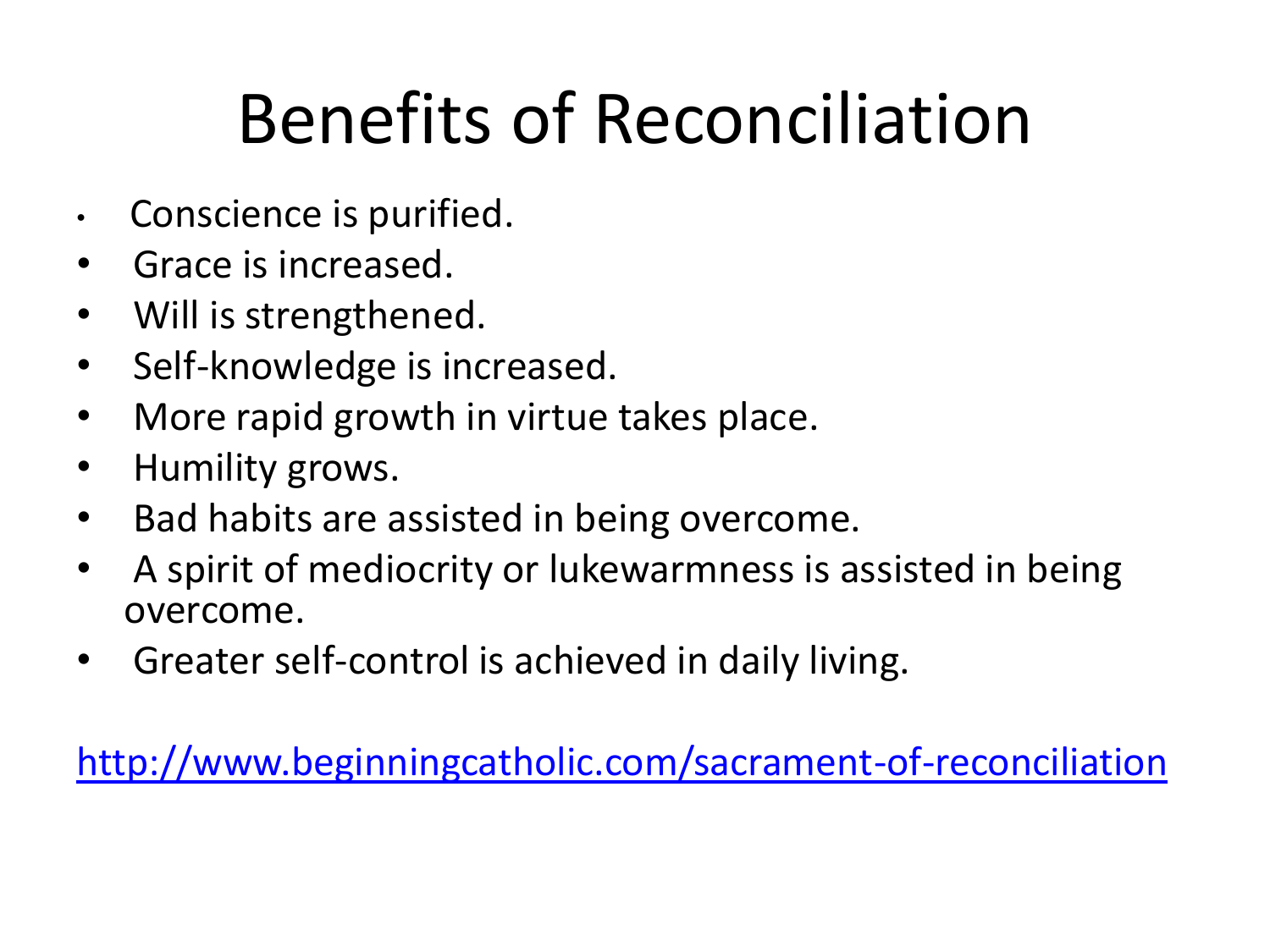The Sacrament of Reconciliation occurs in a room (the confessional) with only the person seeking forgiveness for sins and a Priest present in the presence of the Lord.

 The sins confessed during the Sacrament of Reconciliation are confidential. The Priest may not reveal to anyone the sins confessed by a person.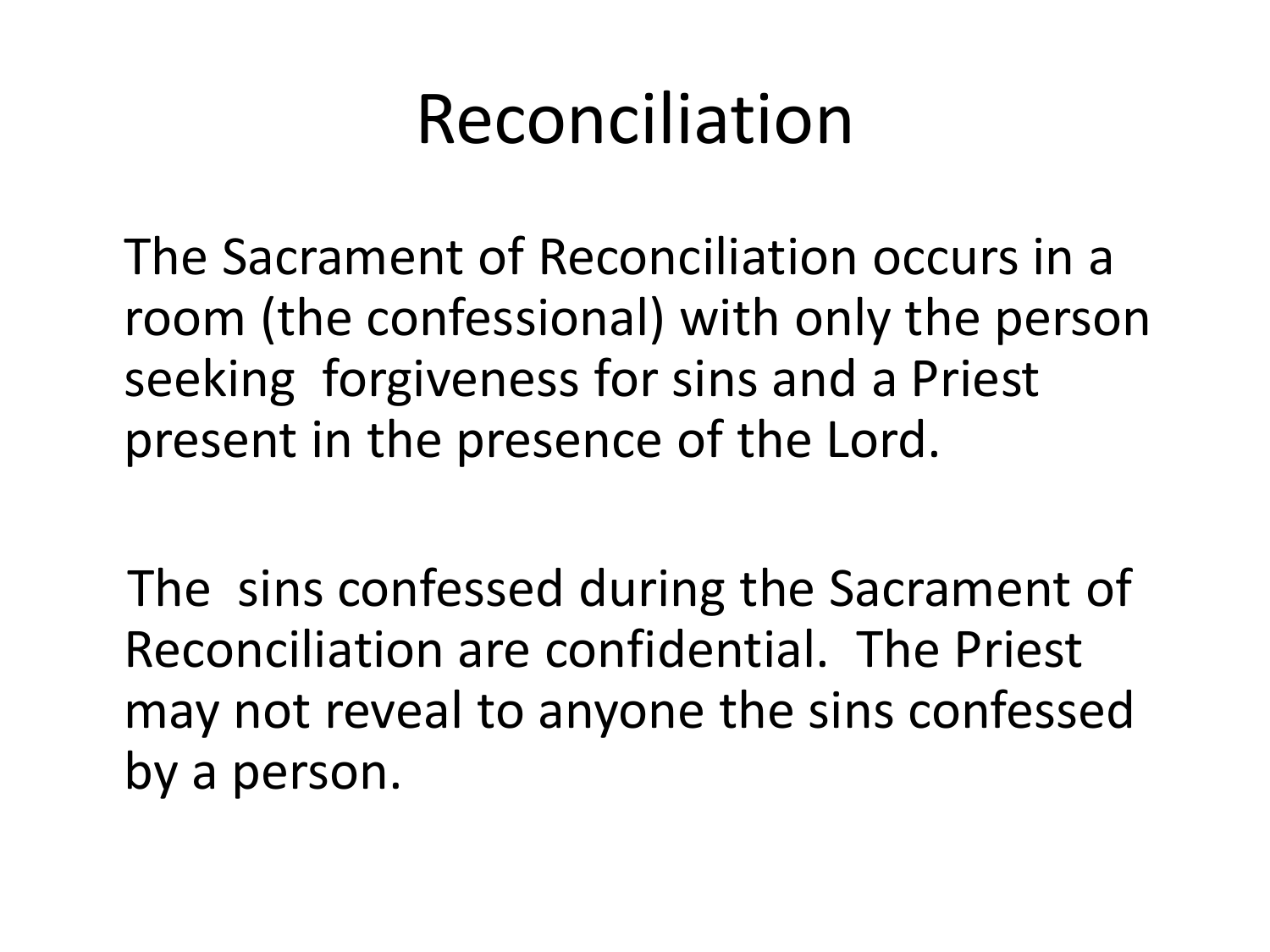# Forms of Reconciliation

#### Traditional

- Upon entering the penitent kneels at the screen with priest on the other side
- This traditional provides for some anonymity as the priest will not easily see the penitent through the screen.

Face to Face

- Upon entering the confessional the penitent sit in a chair facing the priest
- This method allow for the penitent to experience a human connection of the Priest with more detailed counseling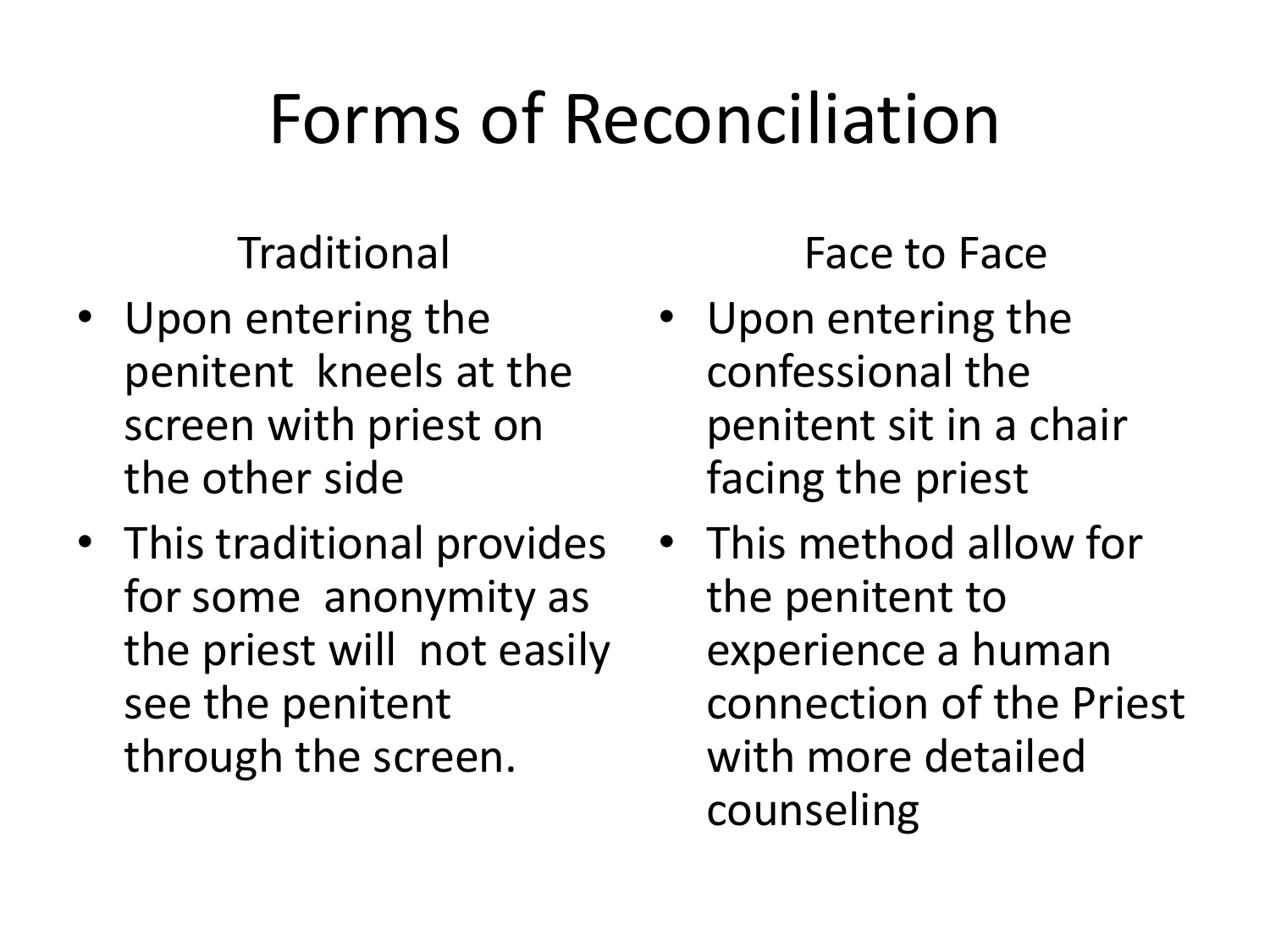• PREPARATION: Before going to confession, take some time to prepare. Begin with prayer, and reflect on your life since your last confession. How have you—in your thoughts, words, and actions neglected to live Christ's commands to "love the Lord, your God, with all your heart, with all your soul, and with all your mind," and to "love your neighbor as yourself" (Mt 22:37, 39)? As a help with this "examination of conscience," you might review the Ten Commandments or the Beatitudes (Ex 20:2- 17; Dt 5:6-21; Mt 5:3-10; or Lk 6:20-26).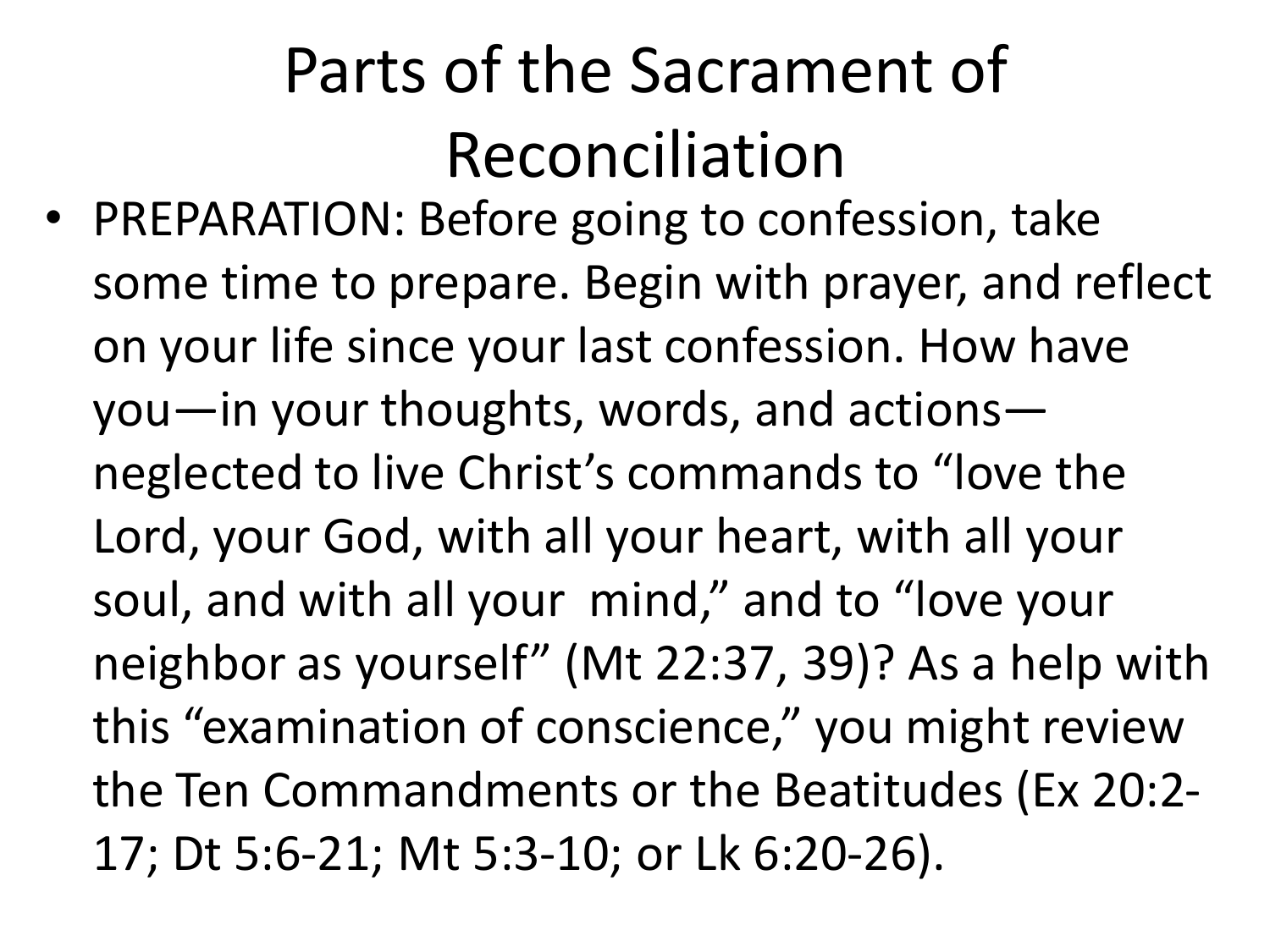- GREETING: The priest will welcome you; he may say a short blessing or read a Scripture passage. Confession of sins
- THE SIGN OF THE CROSS: Together, you and the priest will make the Sign of the Cross. You may then begin your confession with these or similar words: "Bless me, Father, for I have sinned. It has been [give days, months, or years] since my last confession.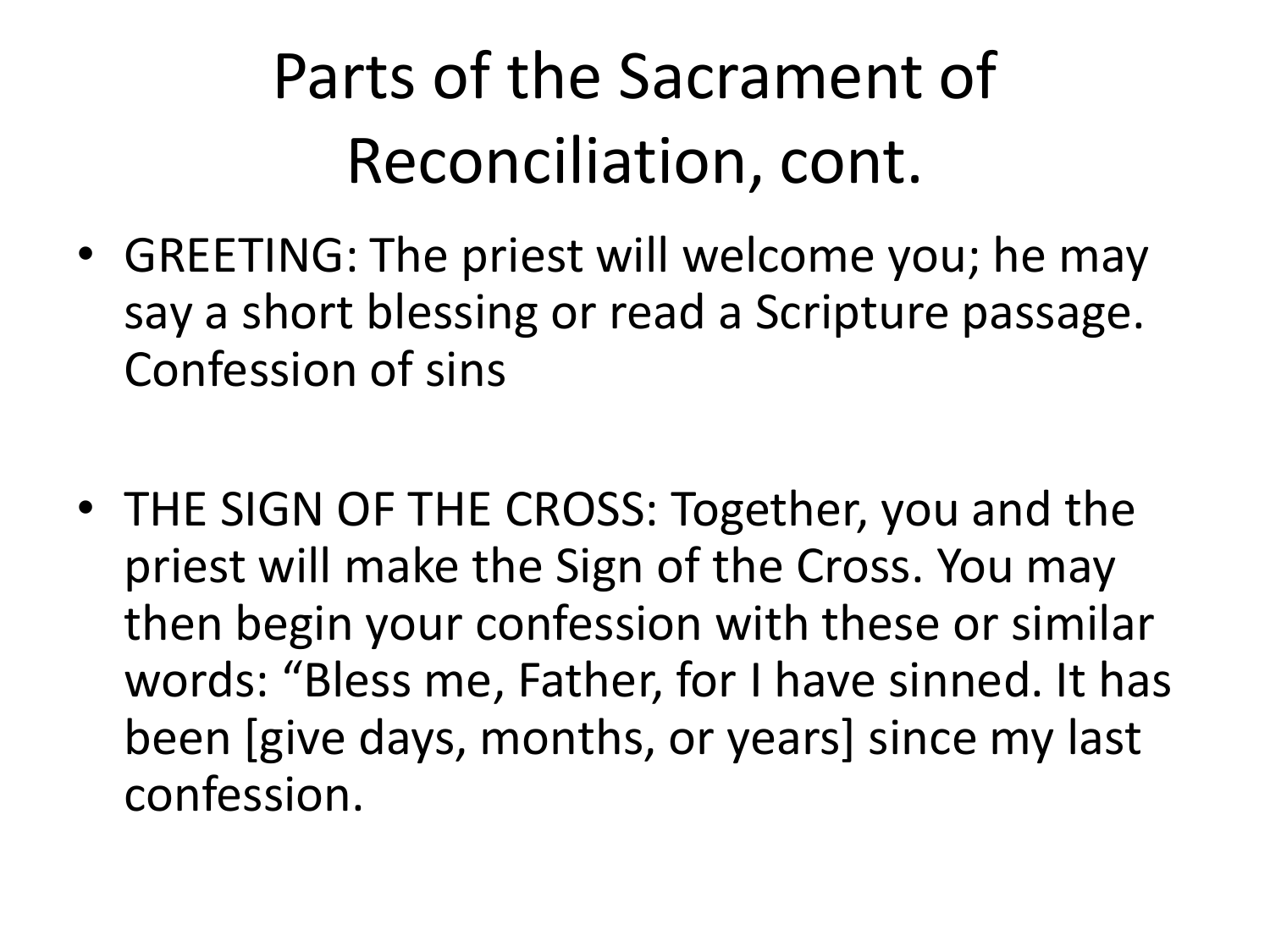- CONFESSION: Confess all your sins to the priest. If you are unsure what to say, ask the priest for help. When you are finished, conclude with these or similar words: "I am sorry for these and all my sins."
- PENANCE: The priest will propose an act of penance. The penance might be prayer, a work of mercy, or an act of charity. He might also counsel you on how to better live a Christian life.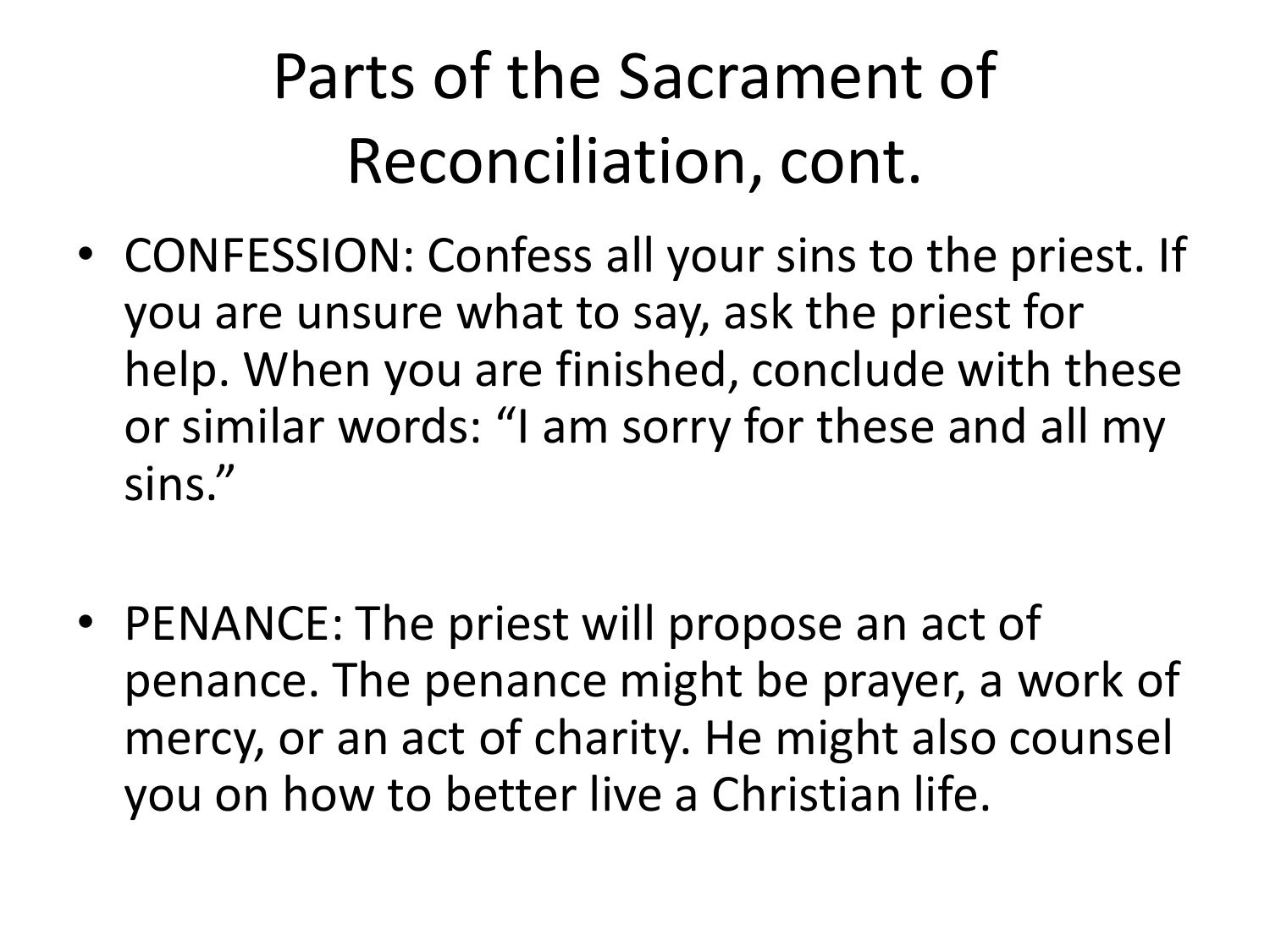• ACT OF CONTRITION: After the priest has conferred your penance, pray an Act of Contrition, expressing sorrow for your sins and resolving to sin no more. A suggested Act of Contrition is:

> My God, I am sorry for my sins with all my heart. In choosing to do wrong and failing to do good, I have sinned against you whom I should love above all things. I firmly intend, with your help, to do penance, to sin no more, and to avoid whatever leads me to sin. Our Savior Jesus Christ suffered and died for us. In his name, my God, have mercy. (Rite of Penance, no. 45)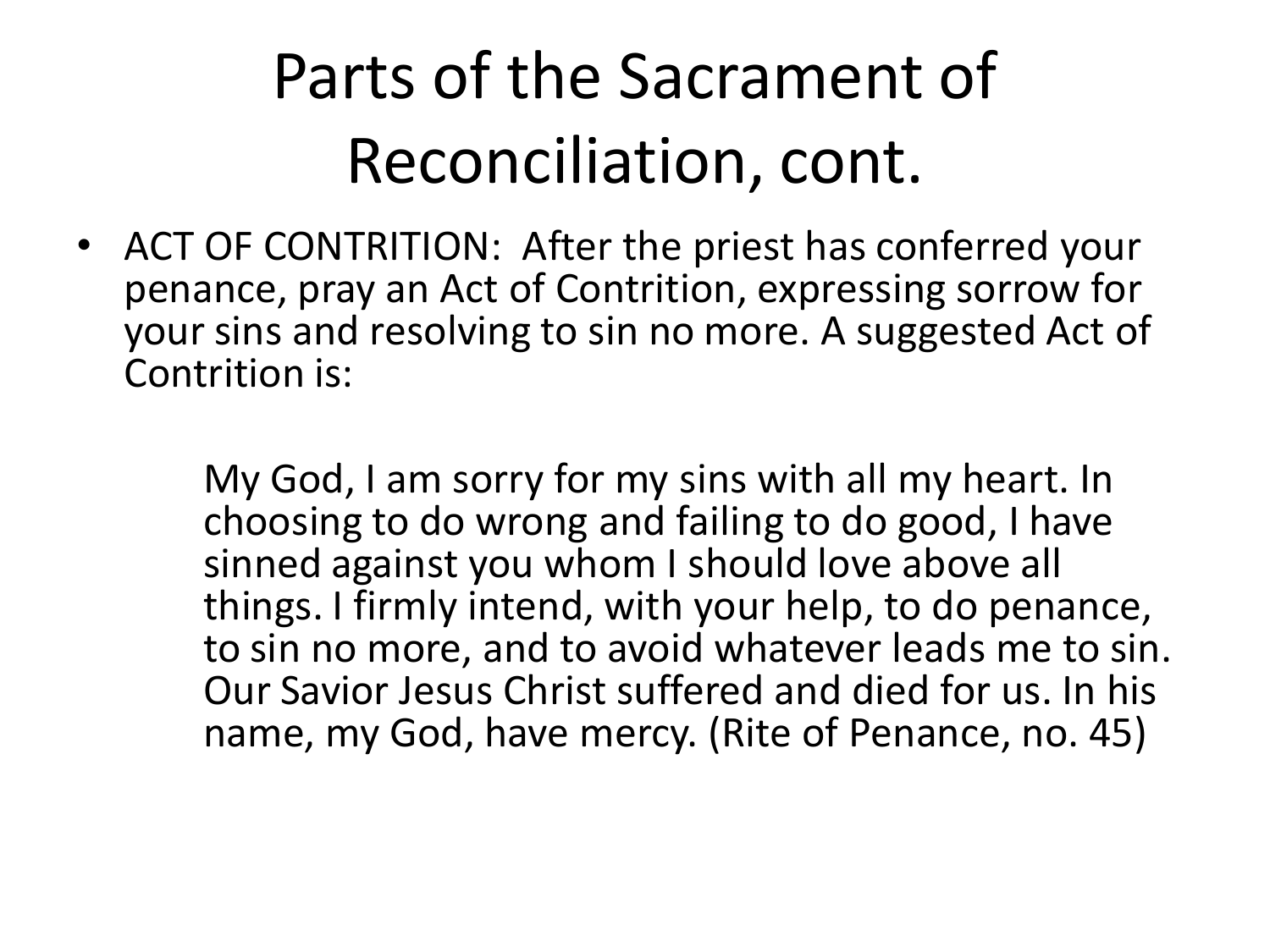- ABSOLUTION: The priest will extend his hands over your head and pronounce the words of absolution. You respond, "Amen."
- PRAISE: The priest will usually praise the mercy of God and will invite you to do the same. For example, the priest may say, "Give thanks to the Lord for he is good." And your response would be, "His mercy endures for ever" (Rite of Penance, no. 47).
- DISMISSAL: The priest will conclude the sacrament, often saying, "Go in peace.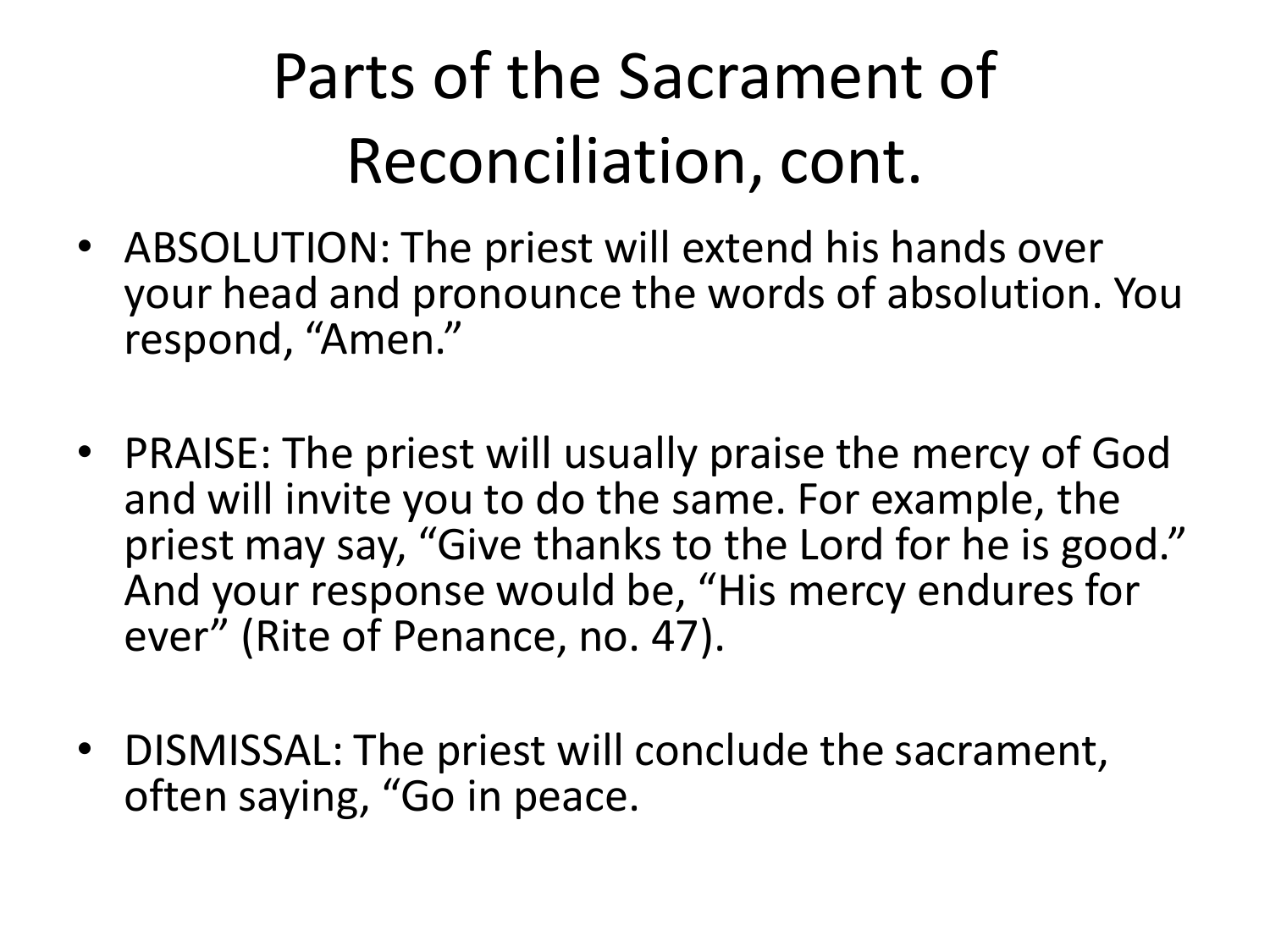## Preparation for Reconciliation

One of the most important parts of preparing for Reconciliation is to reflect on the sin that you have committed since your last Confession.

A common tool used is to the Examination of Conscious Guide which is a list of questions that delve into actions and word that have lead to sinning against God.

The following are examples of Examinations of Conscious that may be helpful: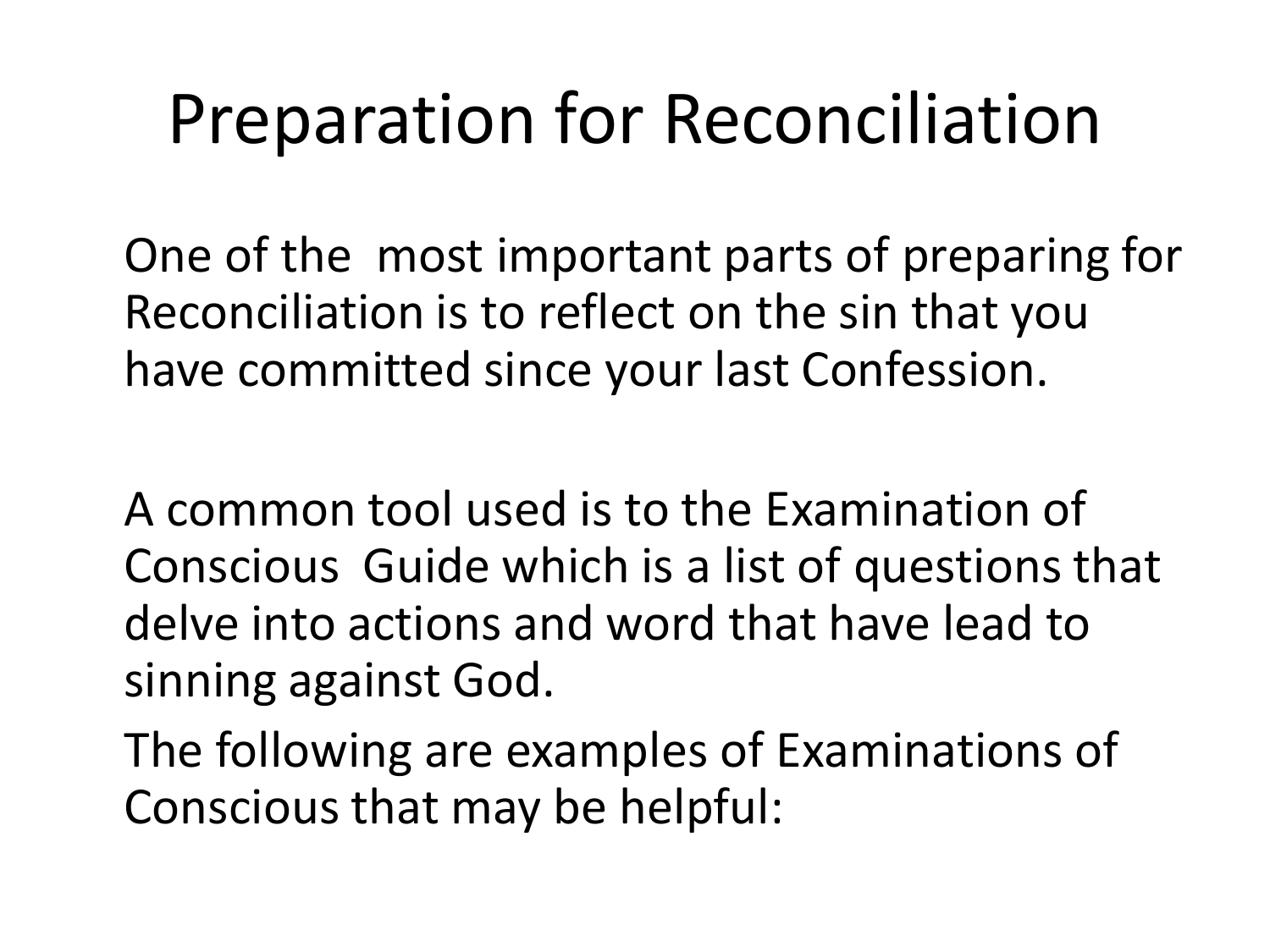#### Examples of Examinations of Conscious

[http://www.usccb.org/prayer-and-](http://www.usccb.org/prayer-and-worship/sacraments-and-sacramentals/penance/examinations-of-conscience.cfm)

[worship/sacraments-and-](http://www.usccb.org/prayer-and-worship/sacraments-and-sacramentals/penance/examinations-of-conscience.cfm)

[sacramentals/penance/examinations-of-](http://www.usccb.org/prayer-and-worship/sacraments-and-sacramentals/penance/examinations-of-conscience.cfm)

[conscience.cfm](http://www.usccb.org/prayer-and-worship/sacraments-and-sacramentals/penance/examinations-of-conscience.cfm)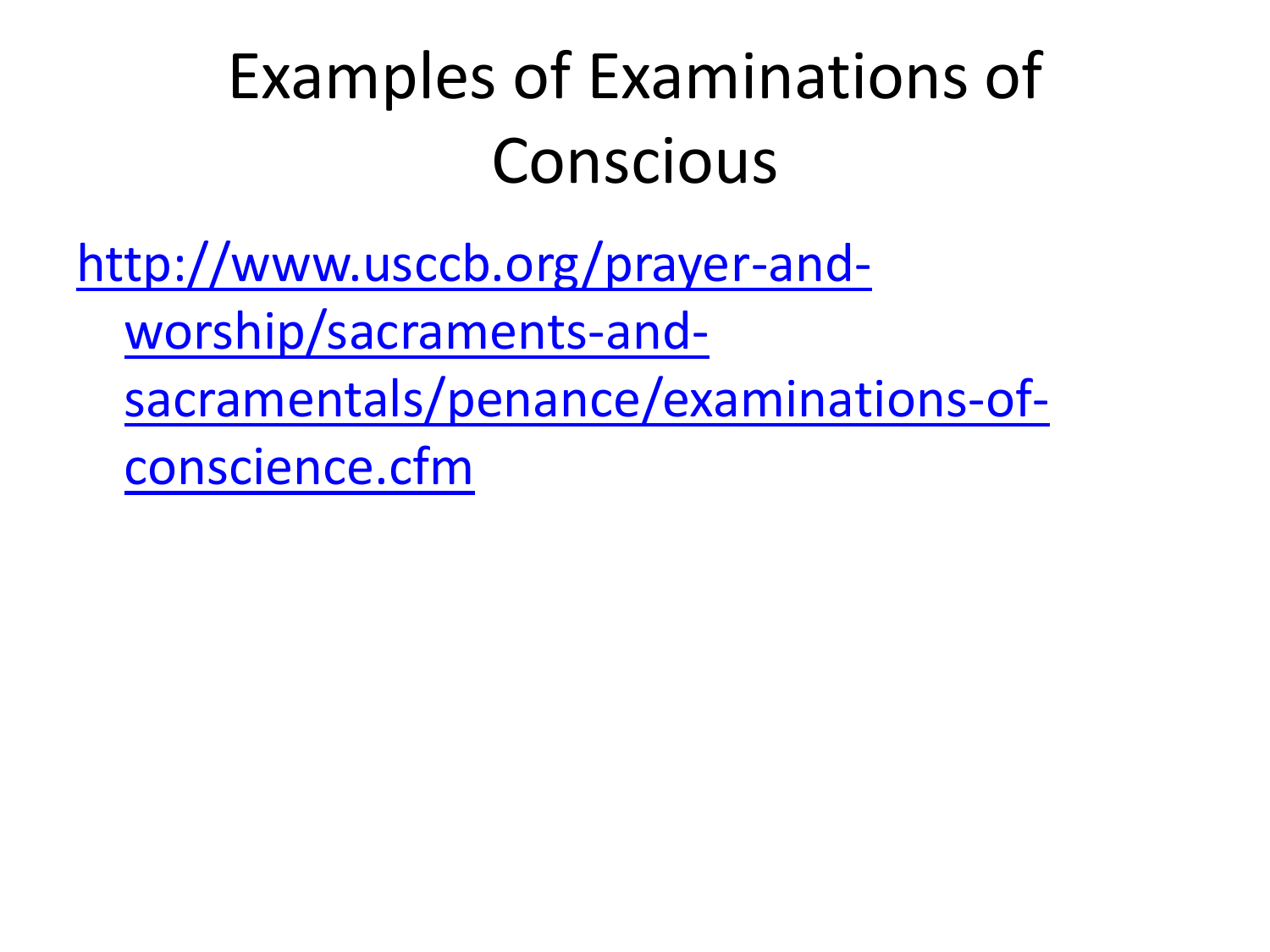## A Child's First Reconciliation

- •**First Reconciliation & Holy Communion**
- Children's Expectations: Regular attendance for grades 1 & 2. Attendance at three celebrations: First Reconciliation; First Holy Communion. Attendance at the First Communion Retreat.
- Parent's Expectations:

Attendance at three parent's meetings. Attendance at the three celebrations. Attendance at the First Communion Retreat.

• [http://catholicmom.com/2015/01/19/5-ways-to-prepare](http://catholicmom.com/2015/01/19/5-ways-to-prepare-your-child-for-first-reconciliation/)[your-child-for-first-reconciliation/](http://catholicmom.com/2015/01/19/5-ways-to-prepare-your-child-for-first-reconciliation/)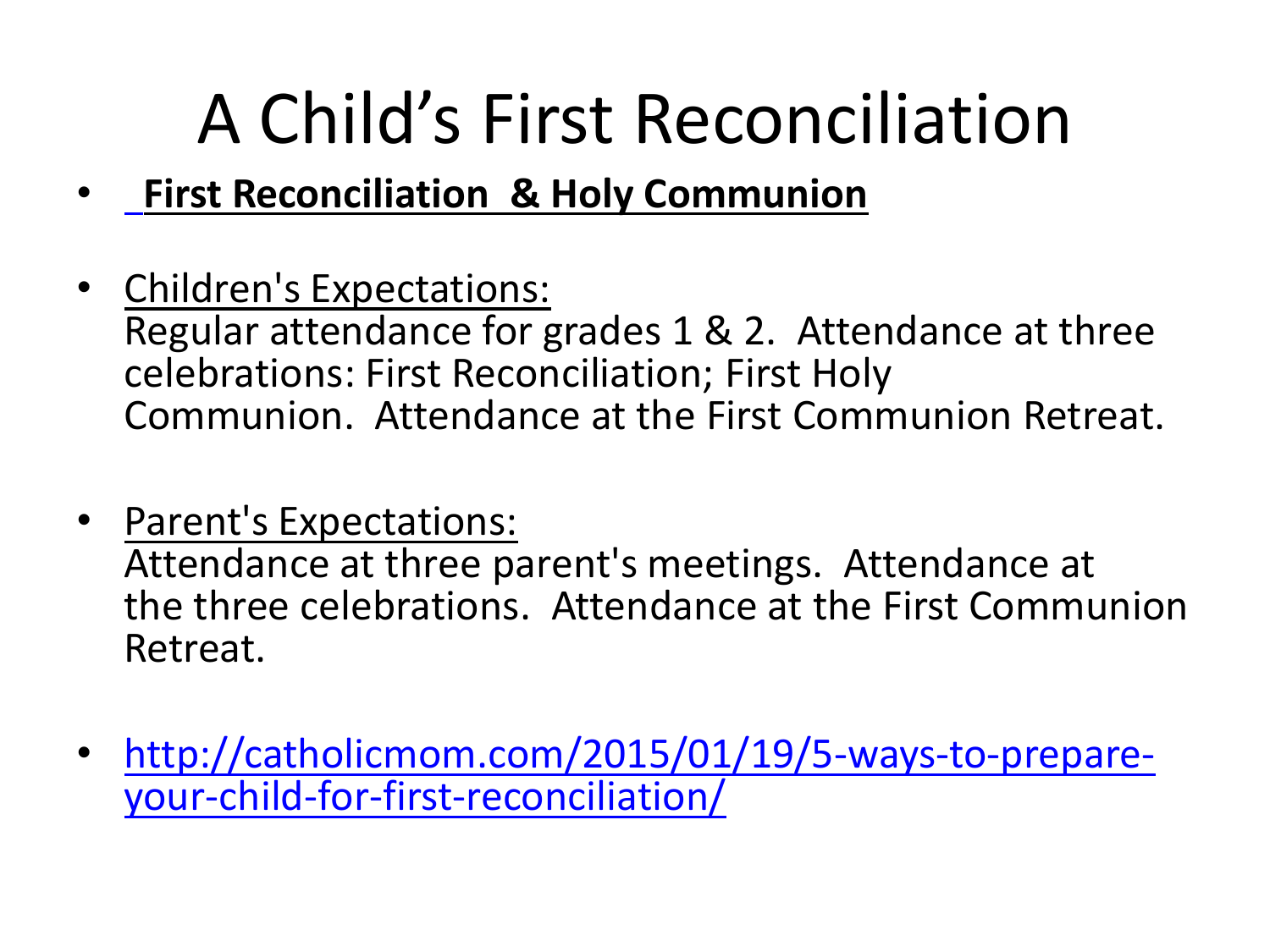# An Adult's First Reconciliation

- An adult who is not Catholic and is interested in receiving the Sacraments should enroll in the upcoming Rite of Christian Initiation of Adults program
- The Rite of Christian Initiation of Adults (**RCIA**) is a process developed by the Catholic Church for prospective converts to Catholicism who are above the age of infant baptism. Candidates are gradually introduced to aspects of Catholic beliefs and practices.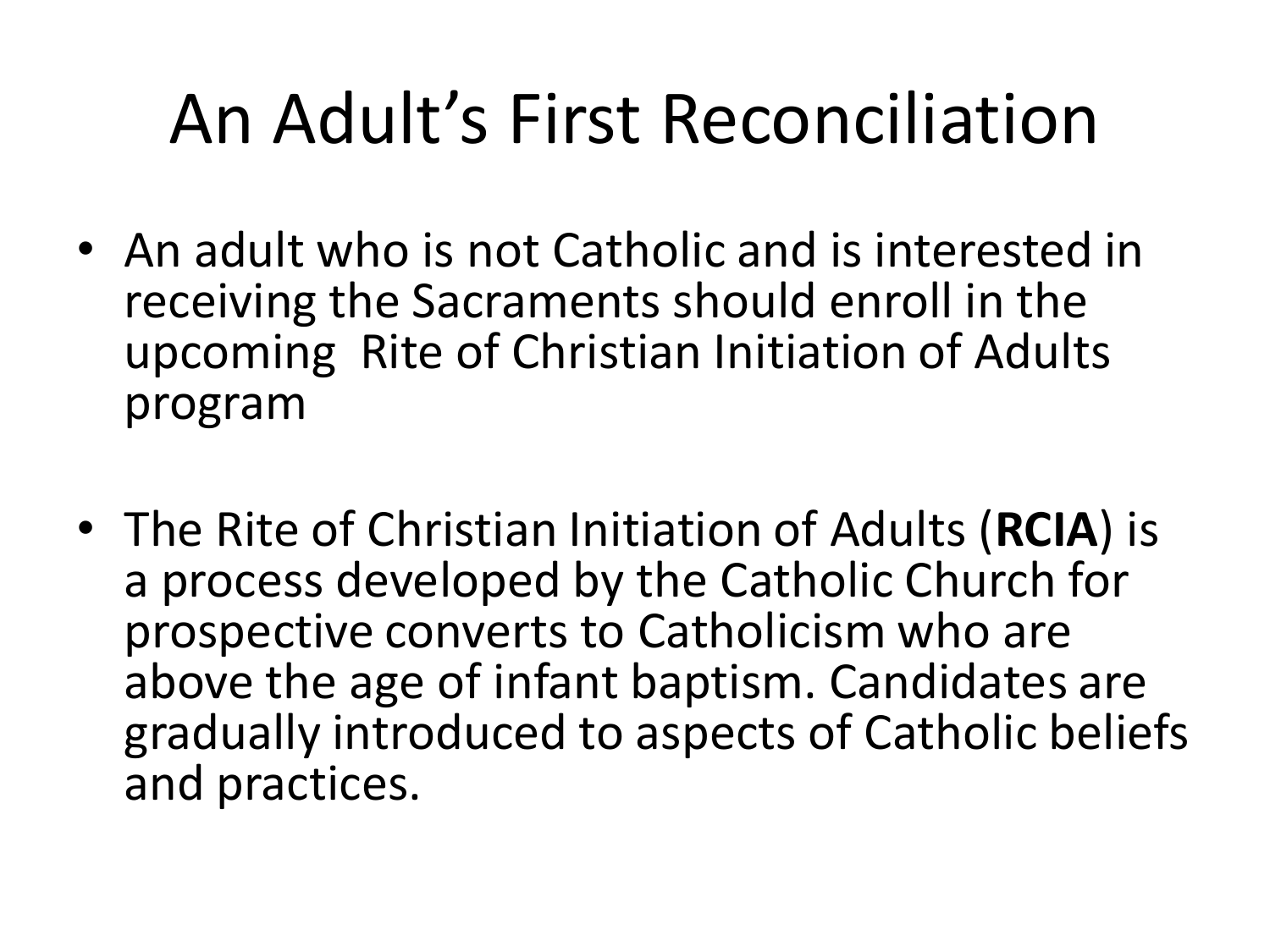#### Act of Contrition

O my God, I am heartily sorry for having offended Thee, and I detest all my sins, because I dread the loss of heaven, and the pains of hell; but most of all because they offend Thee, my God, Who are all good and deserving of all my love. I firmly resolve, with the help of Thy grace, to confess my sins, to do penance, and to amend my life. Amen.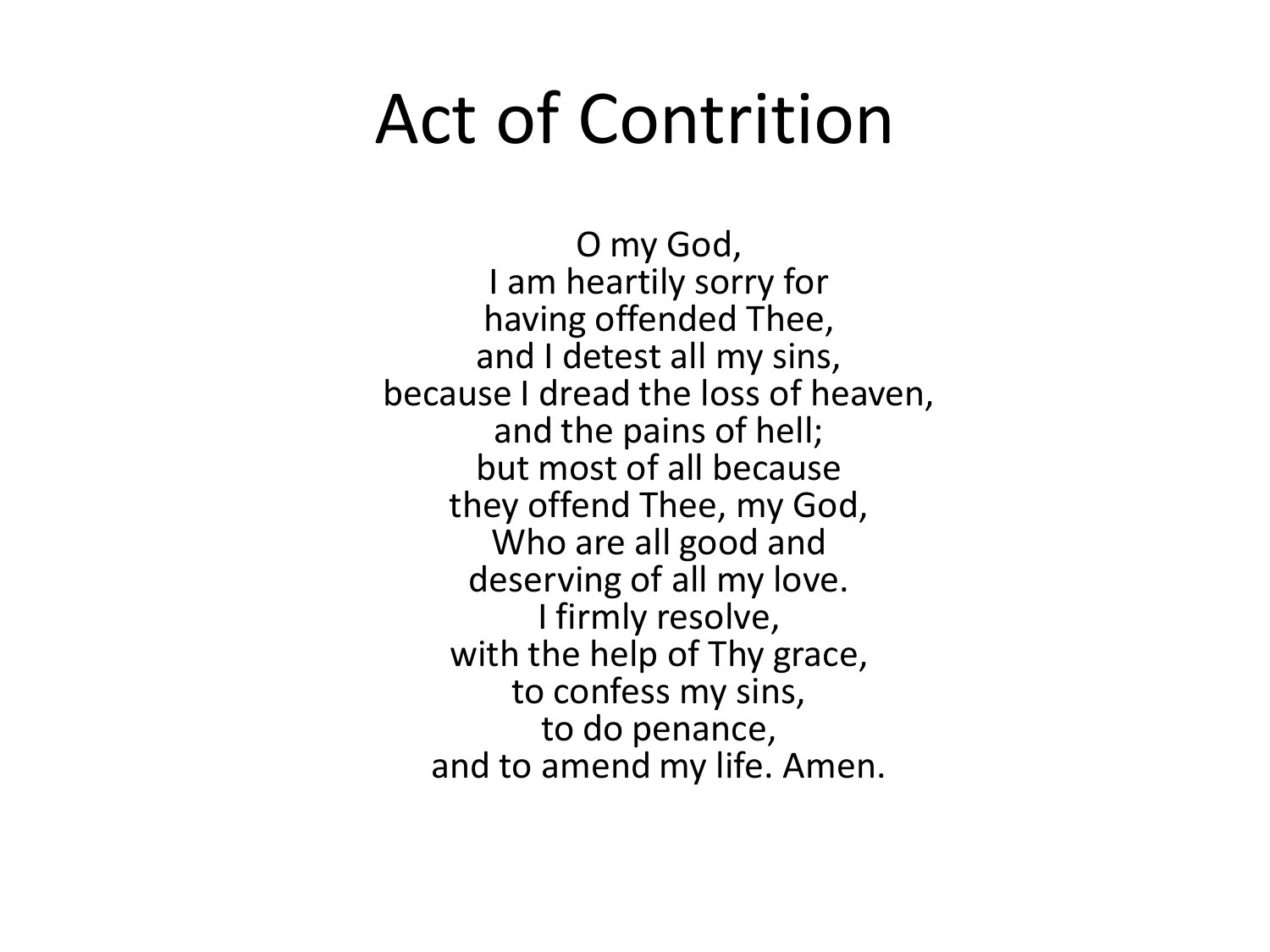#### Prayers Associated with Reconciliation

• [http://www.catholic.org/prayers/prayer.php?p](http://www.catholic.org/prayers/prayer.php?p=43)  $=43$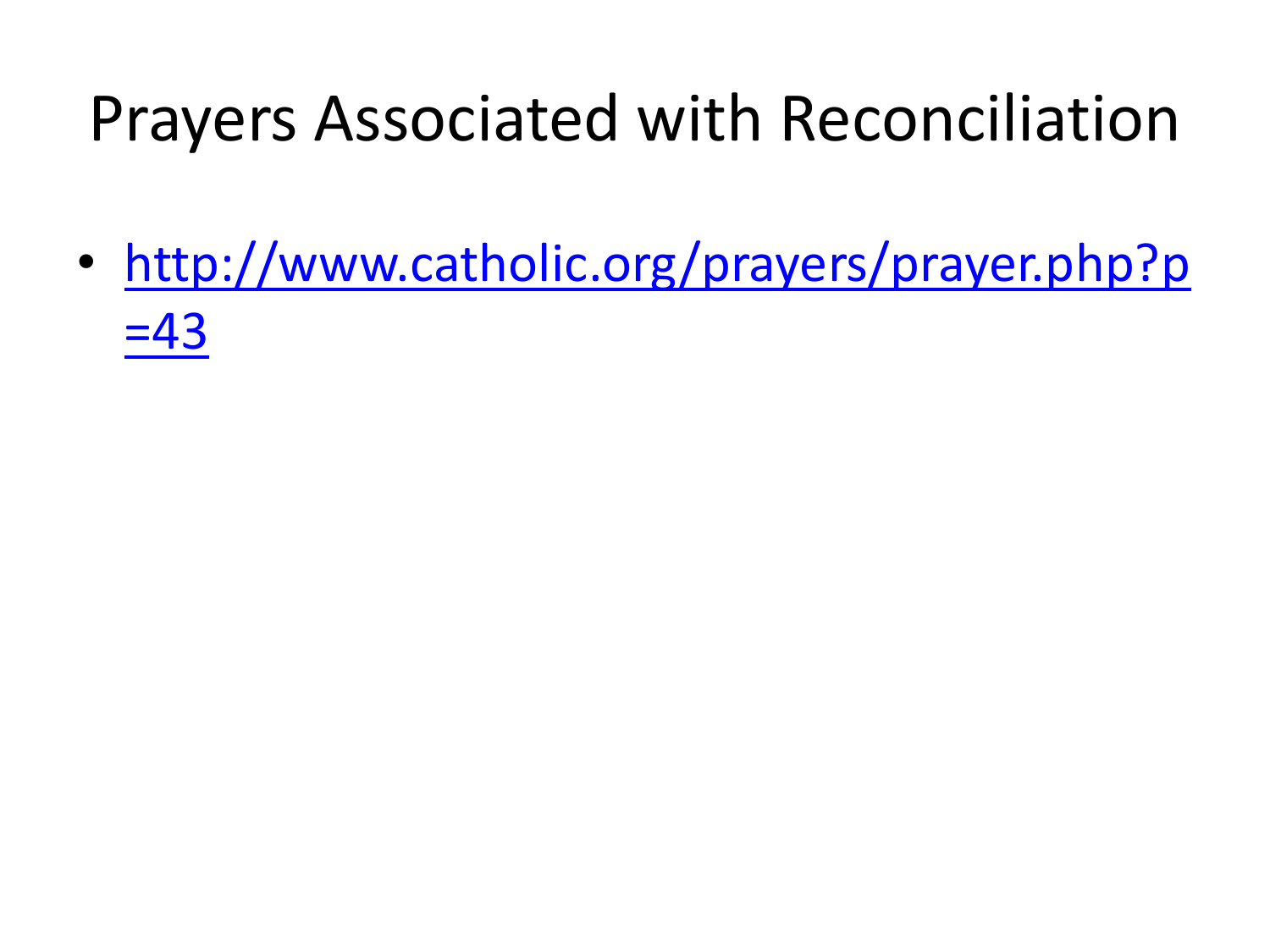#### Reconciliation Resources, cont.

<https://goodconfession.com/>

[http://www.catholicscomehome.org/your](http://www.catholicscomehome.org/your-questions/what-is-the-sacrament-of-confession/)[questions/what-is-the-sacrament-of](http://www.catholicscomehome.org/your-questions/what-is-the-sacrament-of-confession/)[confession/](http://www.catholicscomehome.org/your-questions/what-is-the-sacrament-of-confession/)

[http://www.usccb.org/prayer-and](http://www.usccb.org/prayer-and-worship/sacraments-and-sacramentals/penance/)[worship/sacraments-and](http://www.usccb.org/prayer-and-worship/sacraments-and-sacramentals/penance/)[sacramentals/penance/](http://www.usccb.org/prayer-and-worship/sacraments-and-sacramentals/penance/)